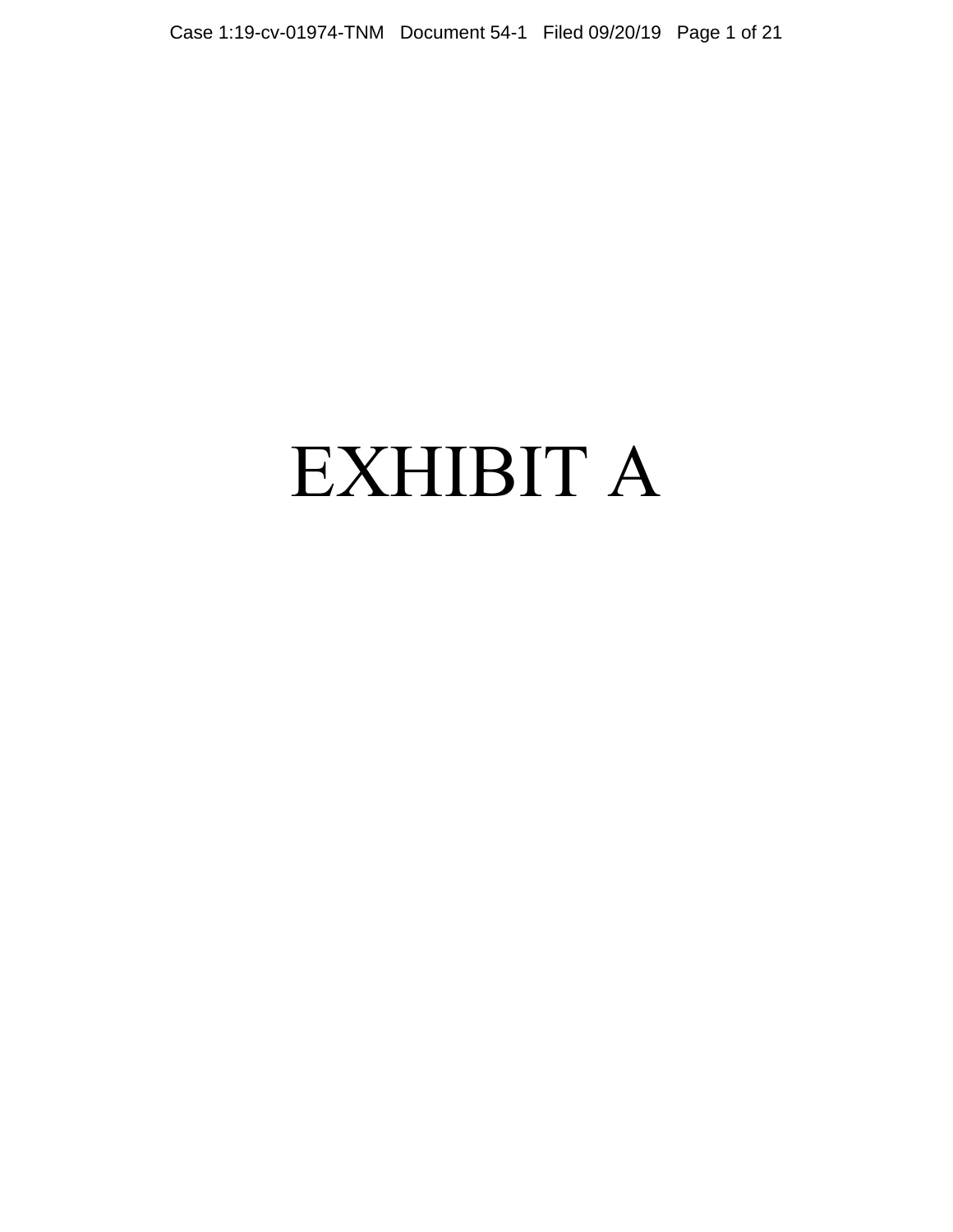## **UNITED STATES DISTRICT COURT FOR THE DISTRICT OF COLUMBIA**

## COMMITTEE ON WAYS AND MEANS, U.S. HOUSE OF REPRESENTATIVES,

*Plaintiff*,

v.

UNITED STATES DEPARTMENT OF THE TREASURY et al.,

*Defendants*.

No. 1:19-cv-1974 (McFadden, J.)

## **AMICUS BRIEF OF CONSTITUTIONAL SCHOLARS LEE BOLLINGER, MICHAEL DORF, WALTER DELLINGER, PAMELA S. KARLAN, HAROLD HONGJU KOH, NORM ORNSTEIN, LEAH LITMAN, JUDITH RESNIK, GEOFFREY STONE, AND DAVID STRAUSS IN SUPPORT OF PLAINTIFF**

LAURENCE H. TRIBE (*pro hac vice* pending) Hauser Hall 420 1575 Massachusetts Avenue Cambridge, MA 02138 617 495 1767 tribe@law.harvard.edu

JOSHUA MATZ Kaplan Hecker & Fink LLP 350 Fifth Avenue | Suite 7110 New York, NY 10118 212.763.0883 jmatz@kaplanhecker.com

*Counsel for Amici Curiae* 

September 20, 2019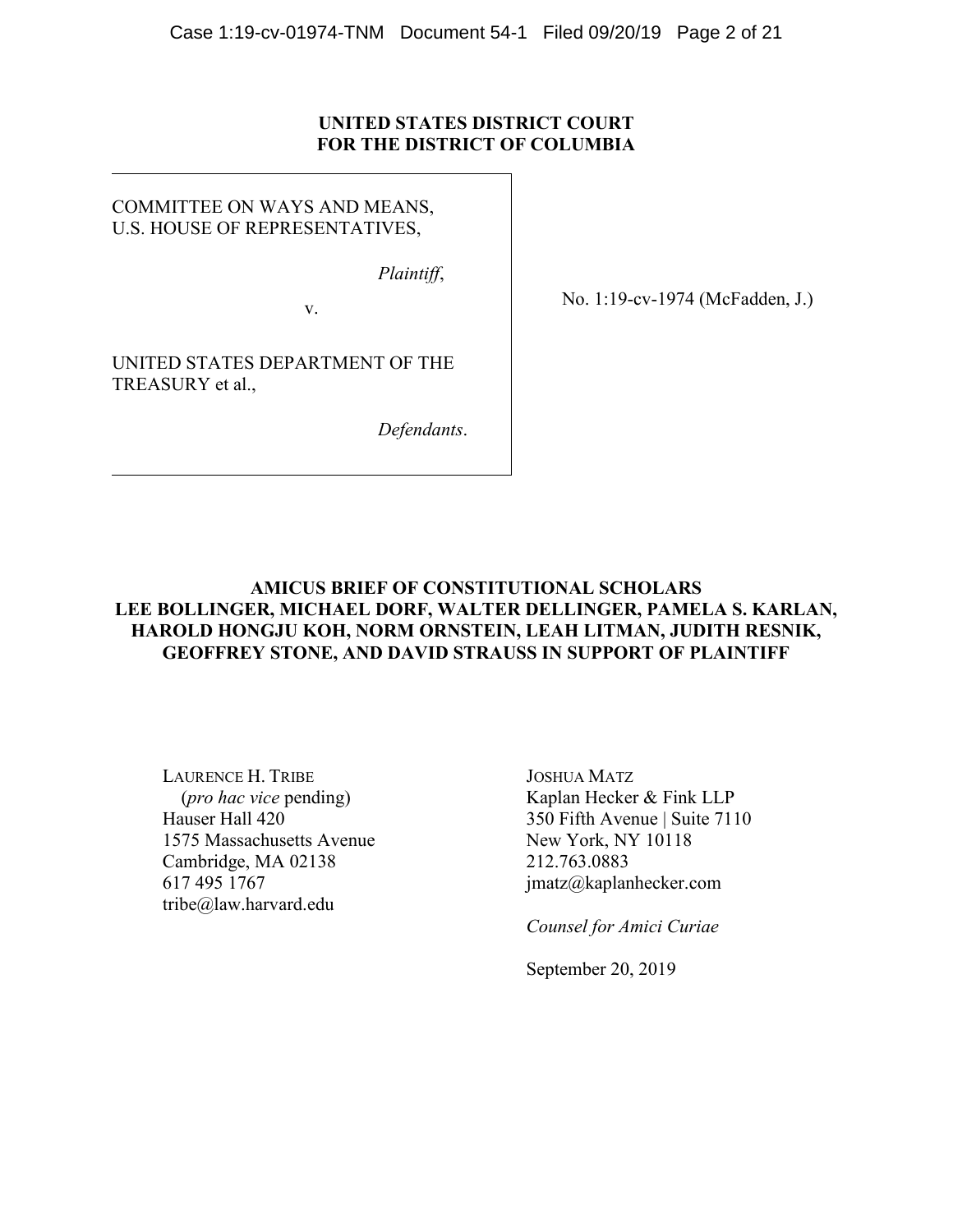# **TABLE OF CONTENTS**

| $\mathbf{I}$ .                                                          |
|-------------------------------------------------------------------------|
| $\prod$ .                                                               |
| Separation of Powers Concerns Support the Committee's Standing 12<br>Ш. |
|                                                                         |
|                                                                         |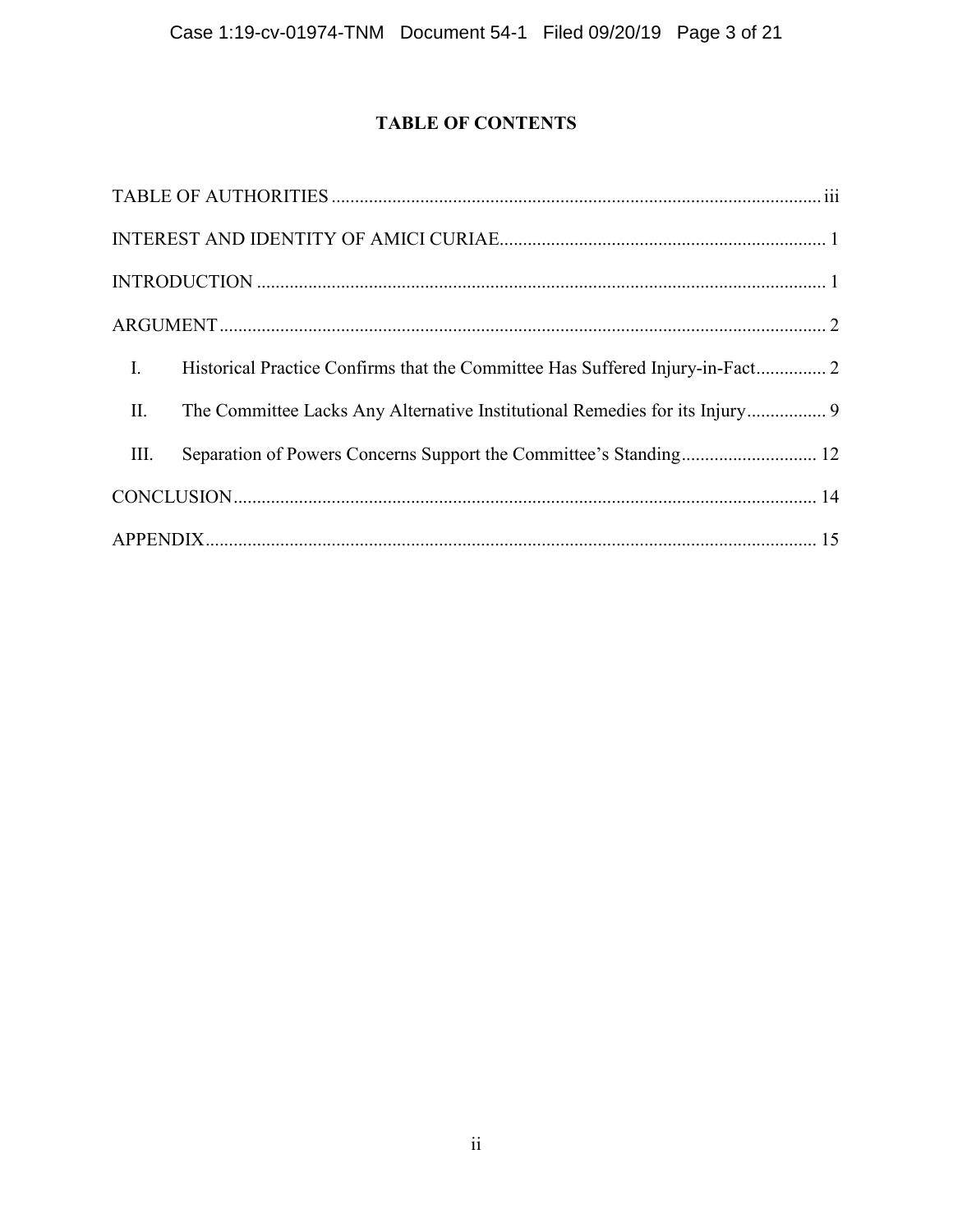# **TABLE OF AUTHORITIES**

## <span id="page-3-0"></span>**Cases**

| Citizens for Responsibility & Ethics in Washington v. Trump, |  |
|--------------------------------------------------------------|--|
| Comm. on Judiciary, U.S. House of Representatives v. Miers,  |  |
| Comm. on Oversight & Gov't Reform v. Holder,                 |  |
| Eastland v. U.S. Servicemen's Fund,                          |  |
| In re Debs,                                                  |  |
| I.N.S. v. Chadha,                                            |  |
| Marbury v. Madison,                                          |  |
| McCulloch v. Maryland,                                       |  |
| McGrain v. Daugherty,                                        |  |
| Nixon v. United States,                                      |  |
| NLRB v. Noel Canning,                                        |  |
| Quinn v. United States,                                      |  |
| Raines v. Byrd,                                              |  |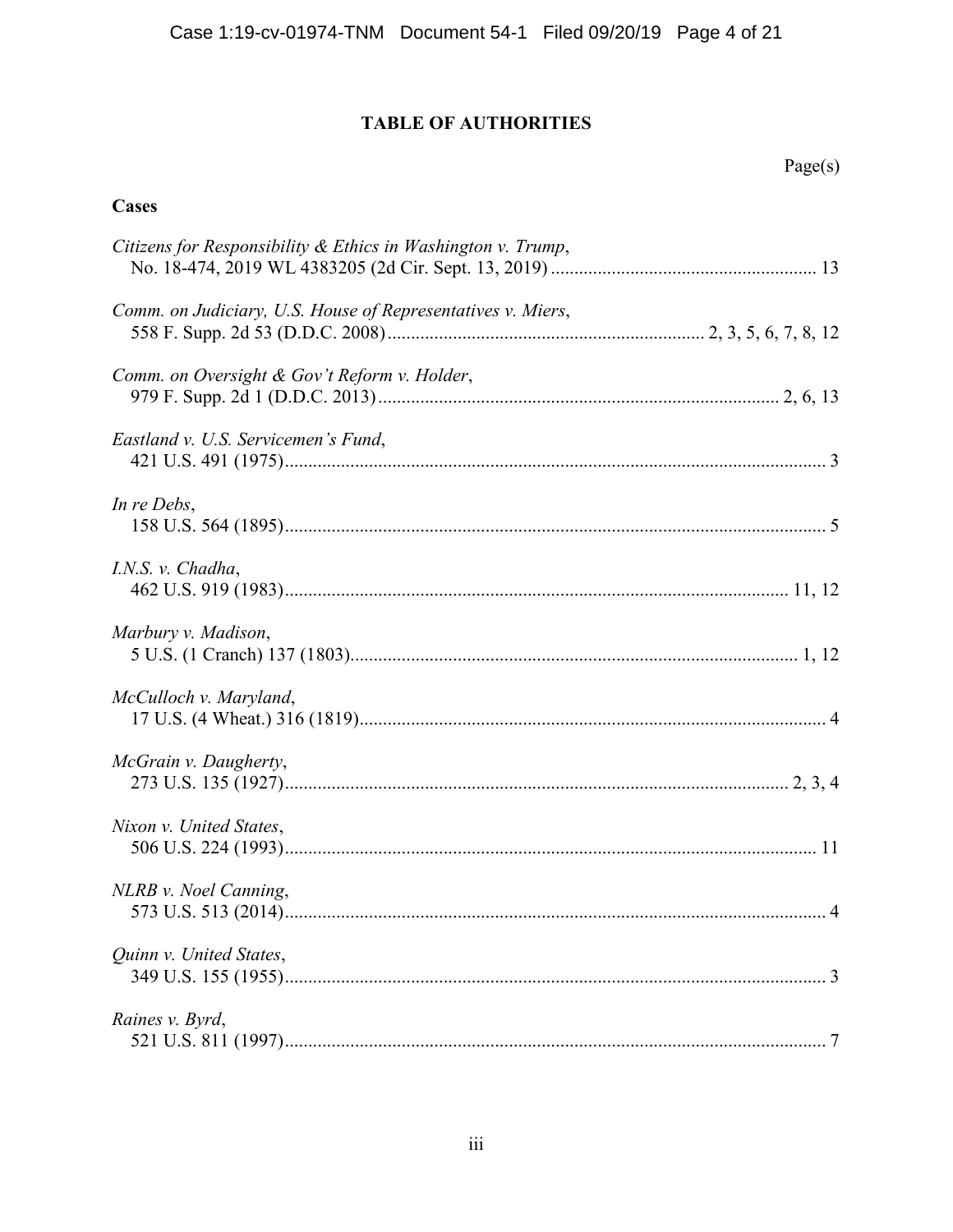| Senate Select Comm. on Presidential Campaign Activities v. Nixon, |
|-------------------------------------------------------------------|
| U.S. House of Representatives v. Mnuchin,                         |
| U.S. House of Representatives v. U.S. Dep't of Commerce,          |
| United States v. AT&T                                             |
| United States v. Nixon,                                           |
| Virginia House of Delegates v. Bethune-Hill,                      |
| Walker v. Cheney,                                                 |
| Watkins v. United States,                                         |
| <b>Statutes</b>                                                   |
|                                                                   |
|                                                                   |
|                                                                   |
|                                                                   |
|                                                                   |
| <b>Rules</b>                                                      |
|                                                                   |
|                                                                   |
|                                                                   |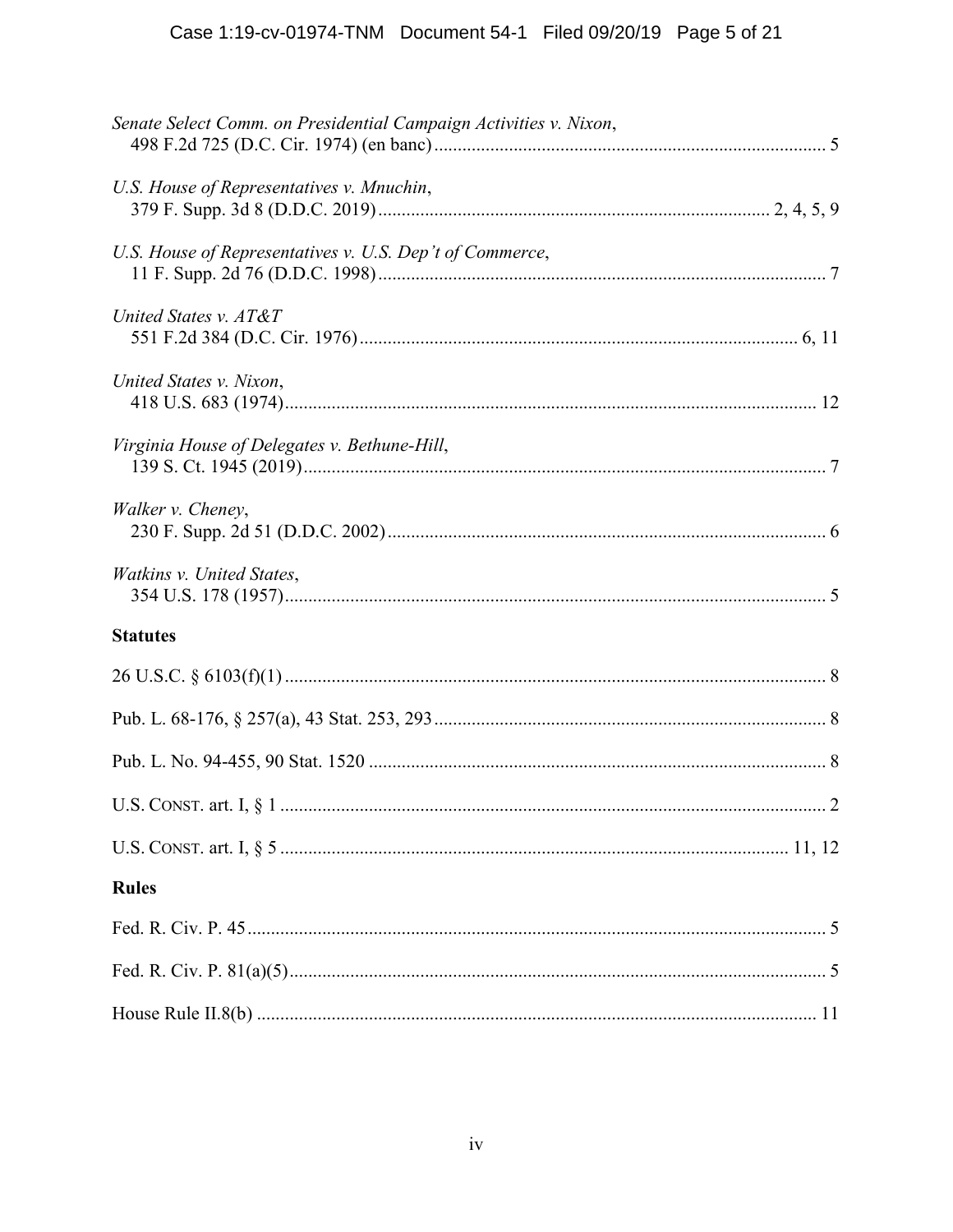# **Other Authorities**

| C.S. Potts, Power of Legislative Bodies to Punish for Contempt,                                                          |
|--------------------------------------------------------------------------------------------------------------------------|
| Congress's (Limited) Power to Represent Itself in Court,                                                                 |
| Constitutional Limitations on the Congressional Power of Investigation,                                                  |
|                                                                                                                          |
|                                                                                                                          |
|                                                                                                                          |
| Mill, Considerations on Representative Governmment,                                                                      |
| Preventing Congressional Violations of Taxpayer Privacy,                                                                 |
| Prosecution for Contempt of Congress of an Executive Branch Official Who Has Asserted a<br>Claim of Executive Privilege, |
| Response to Cong. Requests for Info. Regarding Decisions Made Under the Indep. Counsel Act,                              |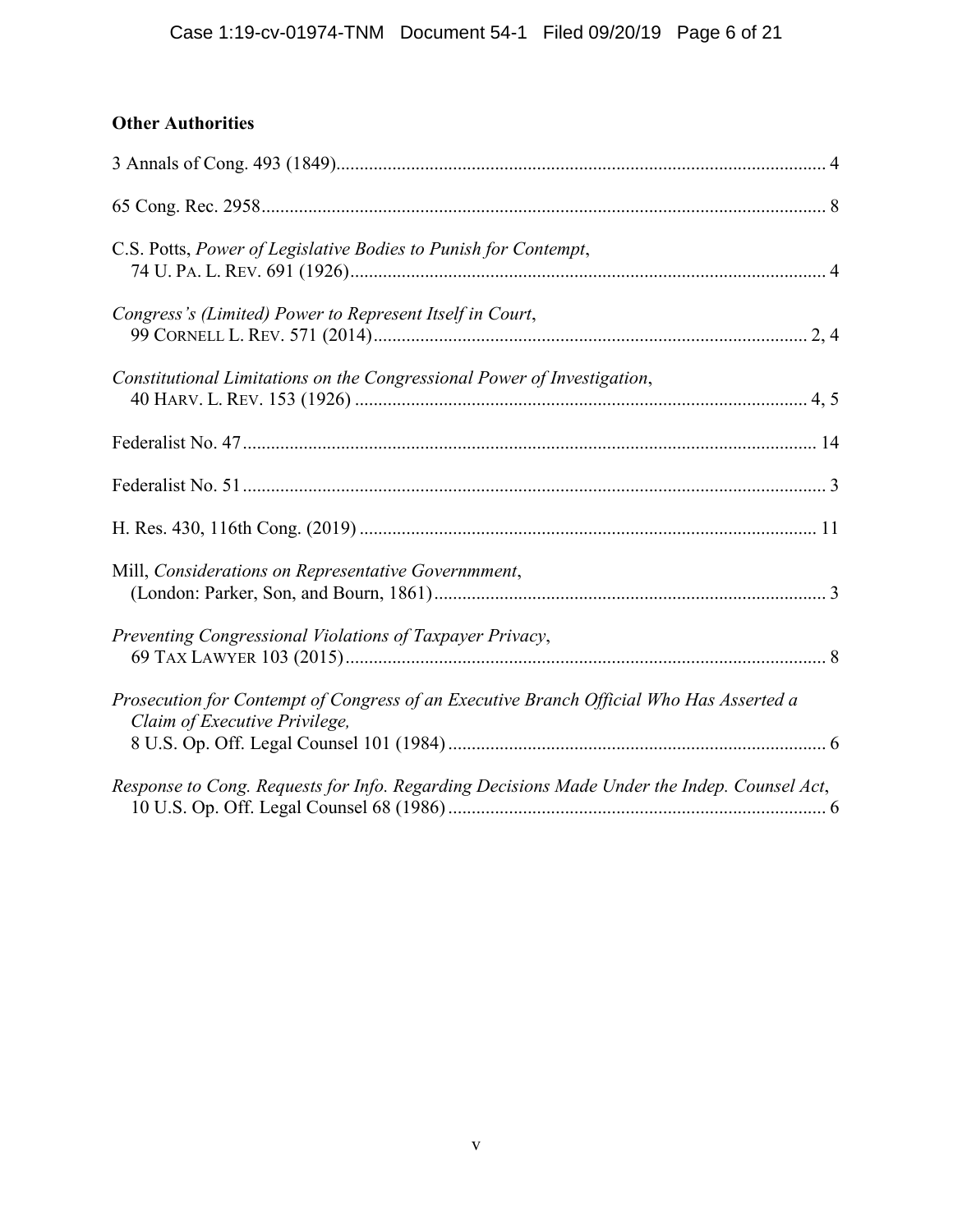#### **INTEREST AND IDENTITY OF AMICI CURIAE**

<span id="page-6-0"></span>Amici are scholars of constitutional law and federal courts. They research, write about, and lecture on issues including the separation of powers. They have a strong professional interest in the proper development of the law and in ensuring the stability of our system of checks and balances. Amici certify that they have attempted not to duplicate arguments presented in a party's brief. A full list of amici and their institutional affiliations can be found in Appendix A.

#### **INTRODUCTION**

<span id="page-6-1"></span>This case presents the question whether a committee of the House of Representatives, authorized by the House to file suit pursuant to the House's chosen procedures for granting such authorization, has Article III standing to enforce a subpoena against the Executive Branch where the committee has an unqualified statutory right to the subpoenaed information. That question is of great practical importance. If the House Ways and Means Committee lacked Article III standing, then the House's subpoena power would be gutted, and the Executive Branch could defy valid congressional process with impunity. In that world, the House would suffer a grievous blow to its power of inquiry, which is essential to its legislative and oversight functions, and our system of checks and balances would become dangerously unbalanced. This Court should therefore follow history and tradition—not to mention every court that has addressed the question—and hold that the Committee has Article III standing to maintain its subpoena enforcement action.

Indeed, our considered examination of this issue finds that it poses "a question deeply interesting to the United States; but, happily, not of an intricacy proportioned to its interest." *Marbury v. Madison*, 5 U.S. (1 Cranch) 137, 176 (1803). There is simply no merit to the position advanced by the Executive Branch. The Committee suffers informational injury when the Executive Branch denies information to which it is entitled by statute. It suffers institutional injury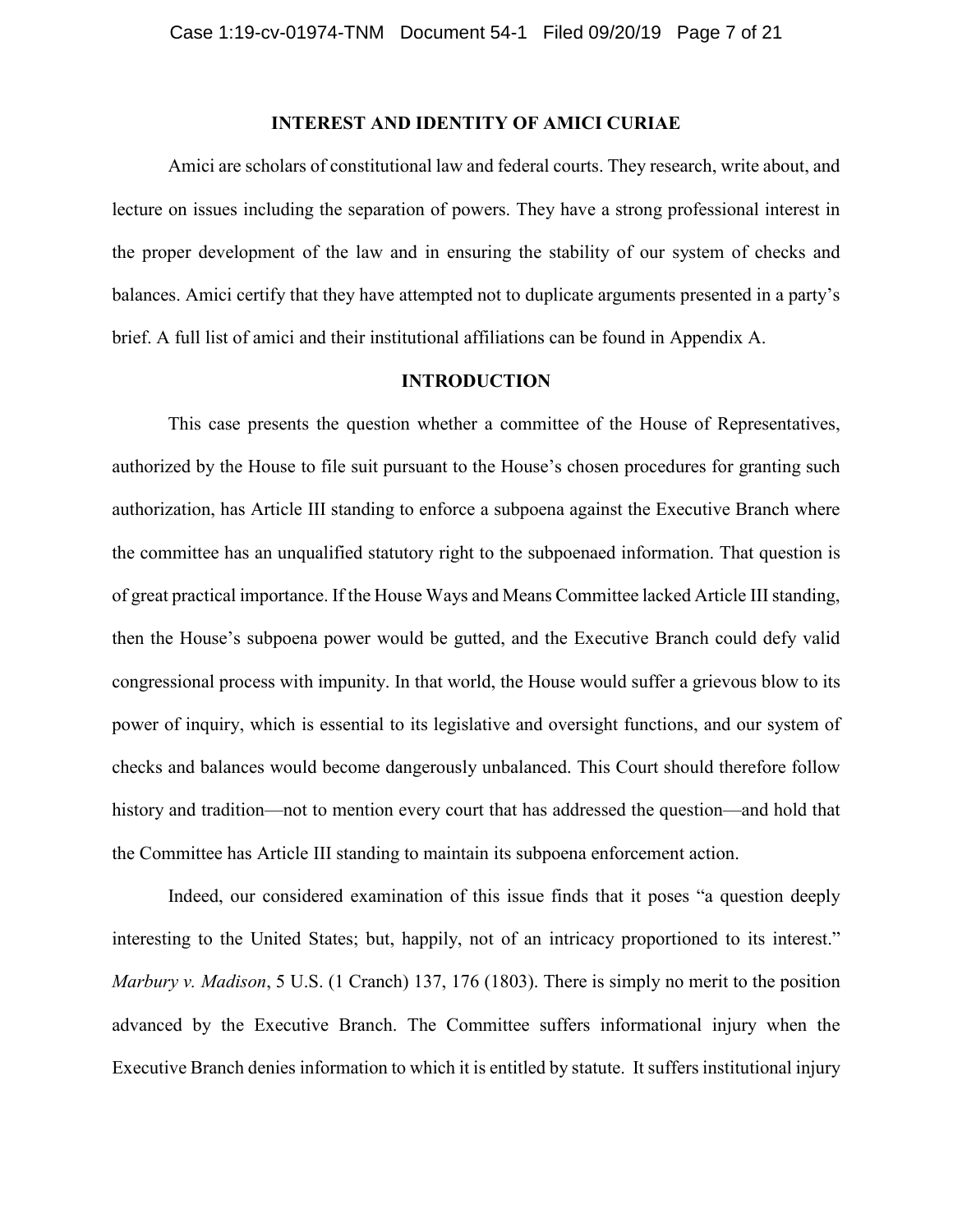#### Case 1:19-cv-01974-TNM Document 54-1 Filed 09/20/19 Page 8 of 21

when its ability to legislate responsibly is directly undercut by defiance of its subpoenas. Either injury alone would support standing. But here, both injuries entangle with and amplify each other. Together, they form a double helix that anchors the Committee's right to seek judicial redress.

This Court has already issued several scholarly opinions addressing the issues at stake. *See U.S. House of Representatives v. Mnuchin*, 379 F. Supp. 3d 8, 15–19 (D.D.C. 2019); *Comm. on Oversight & Gov't Reform v. Holder*, 979 F. Supp. 2d 1, 11–16 (D.D.C. 2013); *Comm. on Judiciary, U.S. House of Representatives v. Miers*, 558 F. Supp. 2d 53, 68–78 (D.D.C. 2008). In this brief, we elaborate on several especially important points, focusing on "historical practice and precedent," the "availability of [other] institutional remedies," and "the underlying separation-ofpowers implications." *Mnuchin*, 379 F. Supp. 3d at 15, 19, 22. As we demonstrate, every relevant consideration militates strongly in favor of holding that the Committee has Article III standing.

#### **ARGUMENT**

#### <span id="page-7-1"></span><span id="page-7-0"></span>**I. Historical Practice Confirms that the Committee Has Suffered Injury-in-Fact**

Article I grants Congress "[a]ll legislative Powers," U.S. CONST. art. I, § 1, and authorizes "[e]ach House [to] determine the Rules of its Proceedings," *id.* § 5. The Constitution thus vests the House of Representatives with a "power of inquiry," including "process to enforce it," as an "essential and appropriate auxiliary to the legislative function." *McGrain v. Daugherty*, 273 U.S. 135, 174 (1927); *see also* Tara Leigh Grove & Neal Devins, *Congress's (Limited) Power to Represent Itself in Court*, 99 CORNELL L. REV. 571, 597 (2014). This "investigatory power is one of the few under the Constitution that each House of Congress may exercise individually." *Mnuchin*, 379 F. Supp. 3d at 16–17. And it serves a vital role: "Without the power to investigate including of course the authority to compel testimony, either through its own processes or through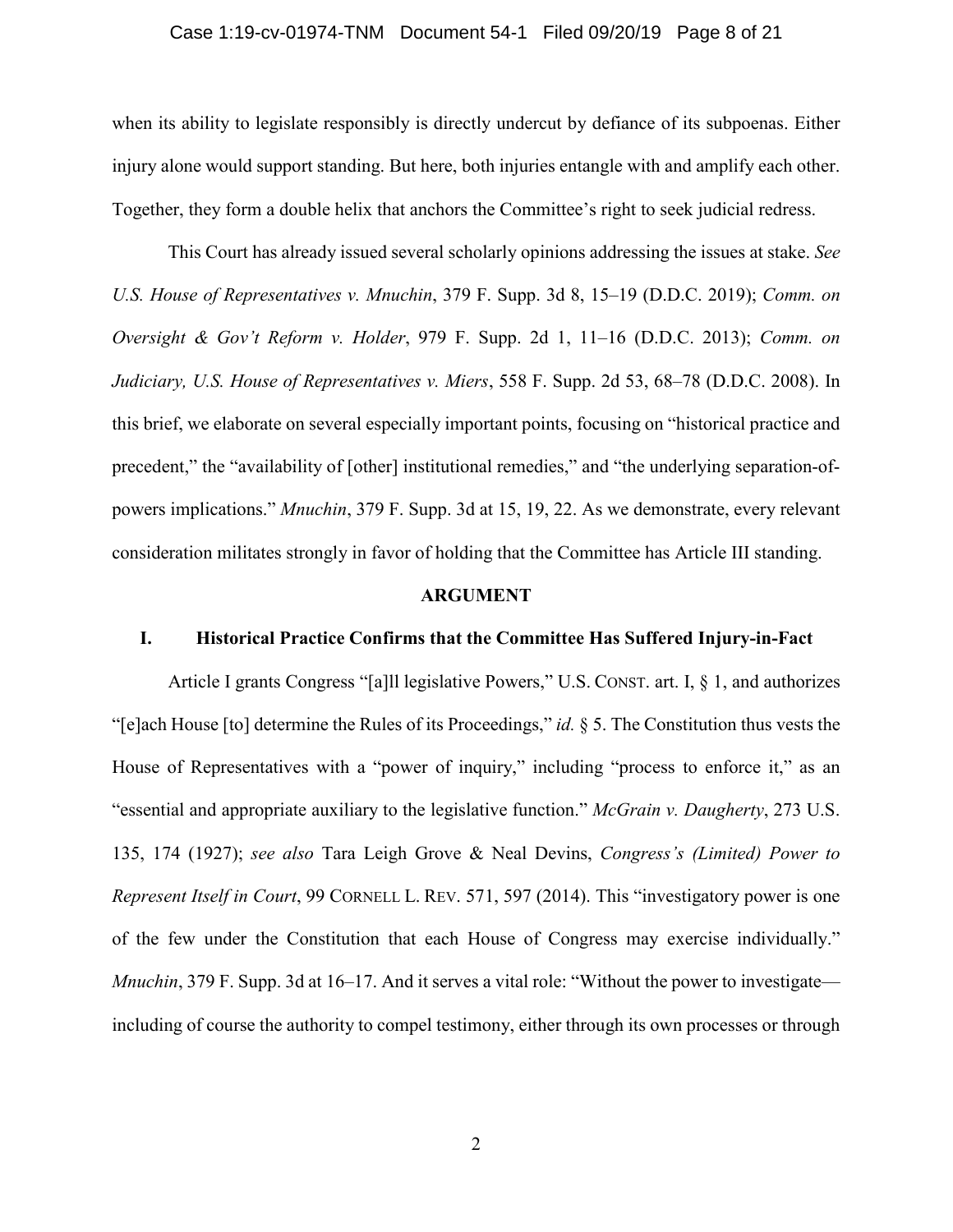#### Case 1:19-cv-01974-TNM Document 54-1 Filed 09/20/19 Page 9 of 21

judicial trial—Congress could be seriously handicapped in its efforts to exercise its constitutional function wisely and effectively." *Quinn v. United States*, 349 U.S. 155, 160–61 (1955).

Two conclusions follow from that understanding of the investigative power. First, because it is intertwined with Congress's other Article I authorities, "the scope of the power of inquiry . . . is as penetrating and far-reaching as the potential power to enact and appropriate under the Constitution." *Eastland v. U.S. Servicemen's Fund*, 421 U.S. 491, 504 n.15 (1975) (citation omitted). "So long as the Committee is investigating a matter on which Congress can ultimately propose and enact legislation, the Committee may issue subpoenas in furtherance of its power of inquiry." *Miers*, 558 F. Supp. 2d at 77. Second, and of particular relevance here, any interference with the House's investigative power diminishes not only that authority itself, but also the House's institutional ability to perform its other constitutional duties. That is true most obviously of its power to legislate. As the Supreme Court recognized long ago, "[a] legislative body cannot legislate wisely or effectively in the absence of information respecting the conditions which the legislation is intended to affect or change; and where the legislative body does not itself possess the requisite information . . . recourse must be had to others who do possess it." *McGrain*, 273 U.S. at 175. But the House's power of inquiry is also essential to its oversight function. The ability to serve subpoenas and investigate suspected misconduct allows the House to keep a watchful eye on the Executive, thereby preserving the "distribution[] of power" at the heart of checks and balances. FEDERALIST NO. 51; *see also* John Stuart Mill, *Considerations on Representative Government* (London: Parker, Son, and Bourn, 1861), at 104 ("[T]he proper office of a representative assembly is to watch and control the government.").

Consistent with this understanding of our constitutional design, "the House has, since the Founding era, exercised an independent power to conduct investigations and gather information."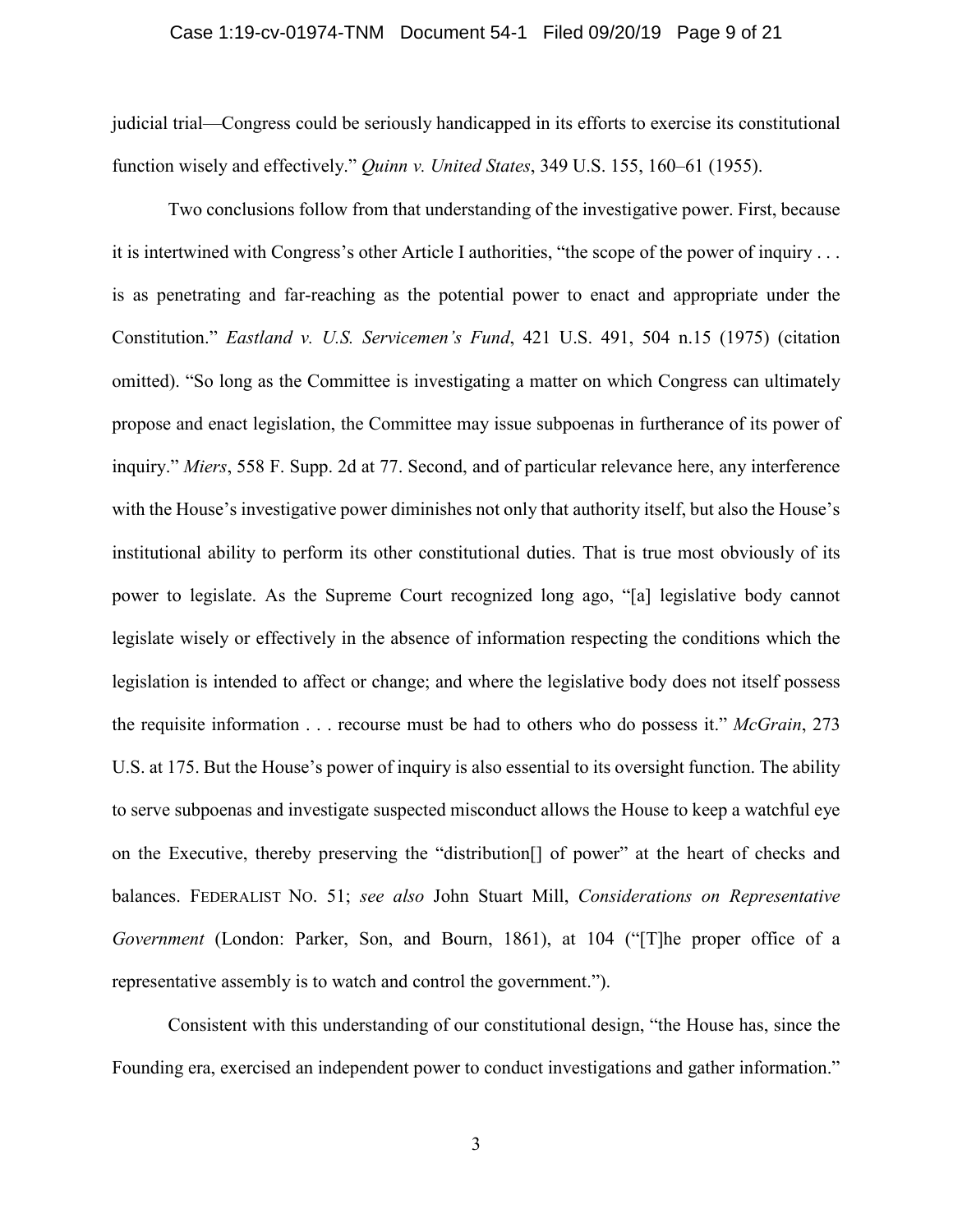#### Case 1:19-cv-01974-TNM Document 54-1 Filed 09/20/19 Page 10 of 21

*Mnuchin*, 379 F. Supp. 3d at 17; *see also McGrain*, 273 U.S. at 174 ("Both houses of Congress took this view of [the power of inquiry] early in their history."). That tradition of legislative oversight predates the Republic, with "roots . . . deep in the British Parliament." James M. Landis, *Constitutional Limitations on the Congressional Power of Investigation*, 40 HARV. L. REV. 153, 159 (1926). As far back as the fifteenth century, committees in Parliament routinely exercised "powers to compel the production of persons and papers." *Id.* at 161. This practice carried over into colonial legislatures, which early on exercised the right to investigate the executive. *See* C.S. Potts, *Power of Legislative Bodies to Punish for Contempt*, 74 U. PA. L. REV. 691, 708 (1926). The House conducted its first such investigation in 1792, with a resolution empowering it "to call for such persons, papers, and records, as may be necessary to assist their inquiries" into Major-General Arthur St. Clair's failed raid against Native Americans. *See* Grove & Devins, *Congress's (Limited) Power*, 99 CORNELL L. REV. at 598 (quoting 3 ANNALS OF CONG. 493 (1849)); *see also NLRB v. Noel Canning*, 573 U.S. 513, 525 (2014) ("[T]he longstanding practice of the government can inform our determination of what the law is."); *McCulloch v. Maryland*, 17 U.S. (4 Wheat.) 316, 401 (1819) ("[A] doubtful question . . . if not put at rest by the practice of the government, ought to receive a considerable impression from that practice.").

 Congress maintained an active oversight role in the early decades after the Founding—and often acted through committees, thus establishing an important historical precedent about the role that committees play in implementing and operationalizing the House's power of inquiry. For instance, acting through a committee, the House in 1801 launched an investigation of Winthrop Sargent, Governor of Mississippi Territory. *See* Landis, *Congressional Power of Investigation*, at 172. In March 1810, another House select committee investigated spending by three executive departments. *Id.* at 173. In 1818, a select committee—this time, of the Senate—examined alleged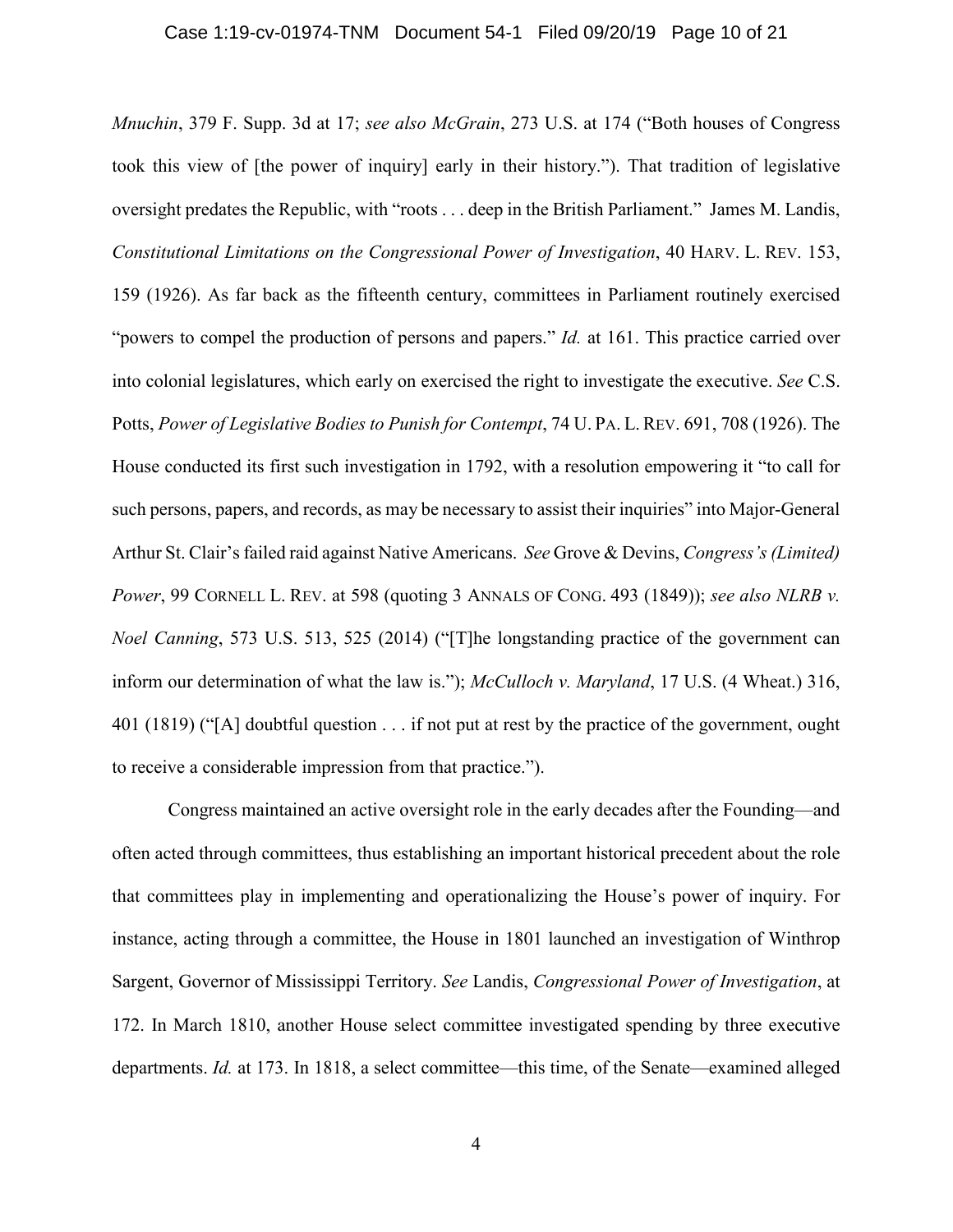#### Case 1:19-cv-01974-TNM Document 54-1 Filed 09/20/19 Page 11 of 21

misappropriation of funds by Colonel Thomas, Deputy Quartermaster General. *Id.* at 175. The following year, the House directed a committee to investigate whether General Andrew Jackson had misappropriated funds without Congressional approval. *Id.* at 176. And in 1826, a House select committee investigated conduct of the War Department. *Id.* at 177. In requesting the investigation, the House Speaker correctly observed that "[t]he conduct of public servants is a fair subject of the closest scrutiny and the freest remarks." *Id.* (quoting 3 CONG. DEB. 574 (1826)).

Through the twentieth century, courts upheld Congress's investigatory power and provided "periodic help" in enforcing it. *See Mnuchin*, 379 F. Supp. 3d at 17; *see also Watkins v. United States*, 354 U.S. 178, 187 (1957). Courts also recognized that "[e]very government, [e]ntrusted by the very terms of its being with powers and duties to be exercised and discharged for the general welfare, has a right to apply to its own courts for any proper assistance in the exercise of the one and the discharge of the other." *In re Debs*, 158 U.S. 564, 584 (1895); *see also Miers*, 558 F. Supp. 2d at 71 ("Courts . . . routinely enforce subpoenas, whether they are grand jury subpoenas, deposition or trial subpoenas to compel testimony or produce documents pursuant to Fed. R. Civ. P. 45, or subpoenas issued by administrative agencies of the United States pursuant to Fed. R. Civ. P. 81(a)(5). That enforcement authority is deeply rooted in the common law tradition.").

 Congress had no need to resort to courts for "proper assistance" in enforcing subpoenas against the Executive Branch until President Nixon defied a subpoena for tapes of conversations with an aide. But when that occurred, the D.C. Circuit ruled on the resulting lawsuit *without even questioning* whether a Senate committee had Article III standing to sue Nixon for refusing to comply with valid legal process. *See Senate Select Comm. on Presidential Campaign Activities v. Nixon*, 498 F.2d 725, 733 (D.C. Cir. 1974) (en banc). Two years later, in *United States v. AT&T* a decision that remains binding on this Court—the D.C. Circuit made the point explicit: "It is clear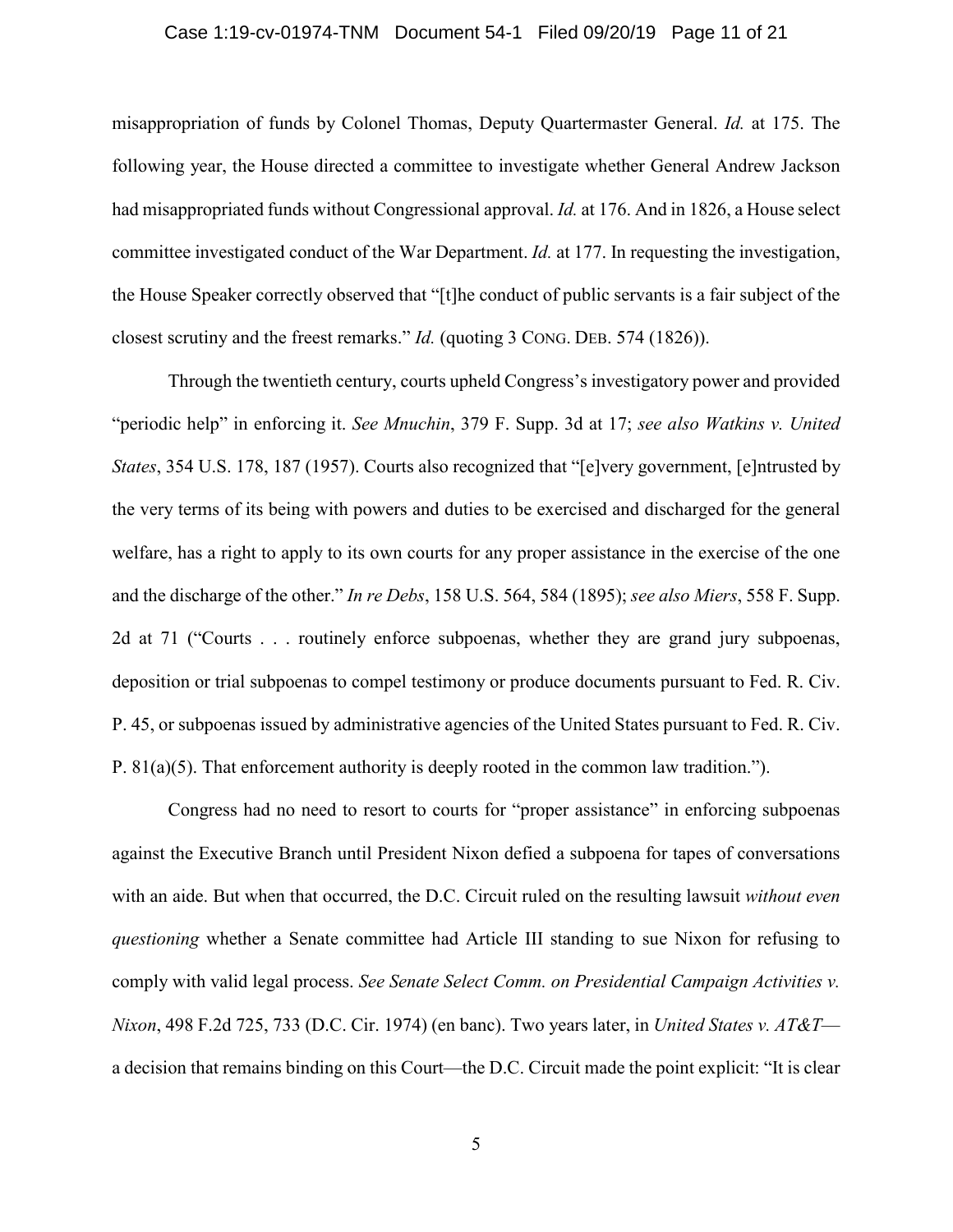#### Case 1:19-cv-01974-TNM Document 54-1 Filed 09/20/19 Page 12 of 21

that the House as a whole has standing to assert its investigatory power, and can designate a member to act on its behalf." 551 F.2d 384, 391 (D.C. Cir. 1976). Together, *Senate Select Committee* and *AT&T* held that a committee of either house of Congress has Article III standing to bring a lawsuit when the Executive Branch defies a subpoena demanding information.

Against that background, it is no surprise that the Executive Branch twice acknowledged this point during the Reagan Administration. It first did so in an opinion by Theodore Olson, who concluded that "Congress [can] obtain a judicial resolution of [an] underlying privilege claim and vindicate its asserted right to obtain any documents by a civil action for enforcement of a congressional subpoena." *Prosecution for Contempt of Congress of an Executive Branch Official Who Has Asserted a Claim of Executive Privilege,* 8 U.S. Op. Off. Legal Counsel 101, 137 (1984). Two years later, Charles J. Cooper concluded that the House had only three methods of enforcing a subpoena—and that two of them (referral to the U.S. Attorney based on criminal contempt of Congress and arrest by the Sergeant-at-Arms of the House) were impermissible where the head of an agency acted on the instructions of the President to exert executive privilege in response to a congressional subpoena, leaving only "a civil suit seeking declaratory enforcement of the subpoena" as a "viable option." *Response to Cong. Requests for Info. Regarding Decisions Made Under the Indep. Counsel Act*, 10 U.S. Op. Off. Legal Counsel 68, 83, 88 (1986).

Since then, no court has ever held that either House of Congress—or any committee of either house—lacks Article III standing to enforce a subpoena. Every court to have considered the question has upheld standing or recognized that doing so would be appropriate. *See, e.g.*, *Holder*, 979 F. Supp. 2d at 22 ("[T]his case presents the sort of question that the courts are traditionally called upon to resolve."); *Miers*, 558 F. Supp. 2d at 78 ("[N]on-compliance with a duly issued subpoena is a quintessential informational injury."); *Walker v. Cheney*, 230 F. Supp. 2d 51, 68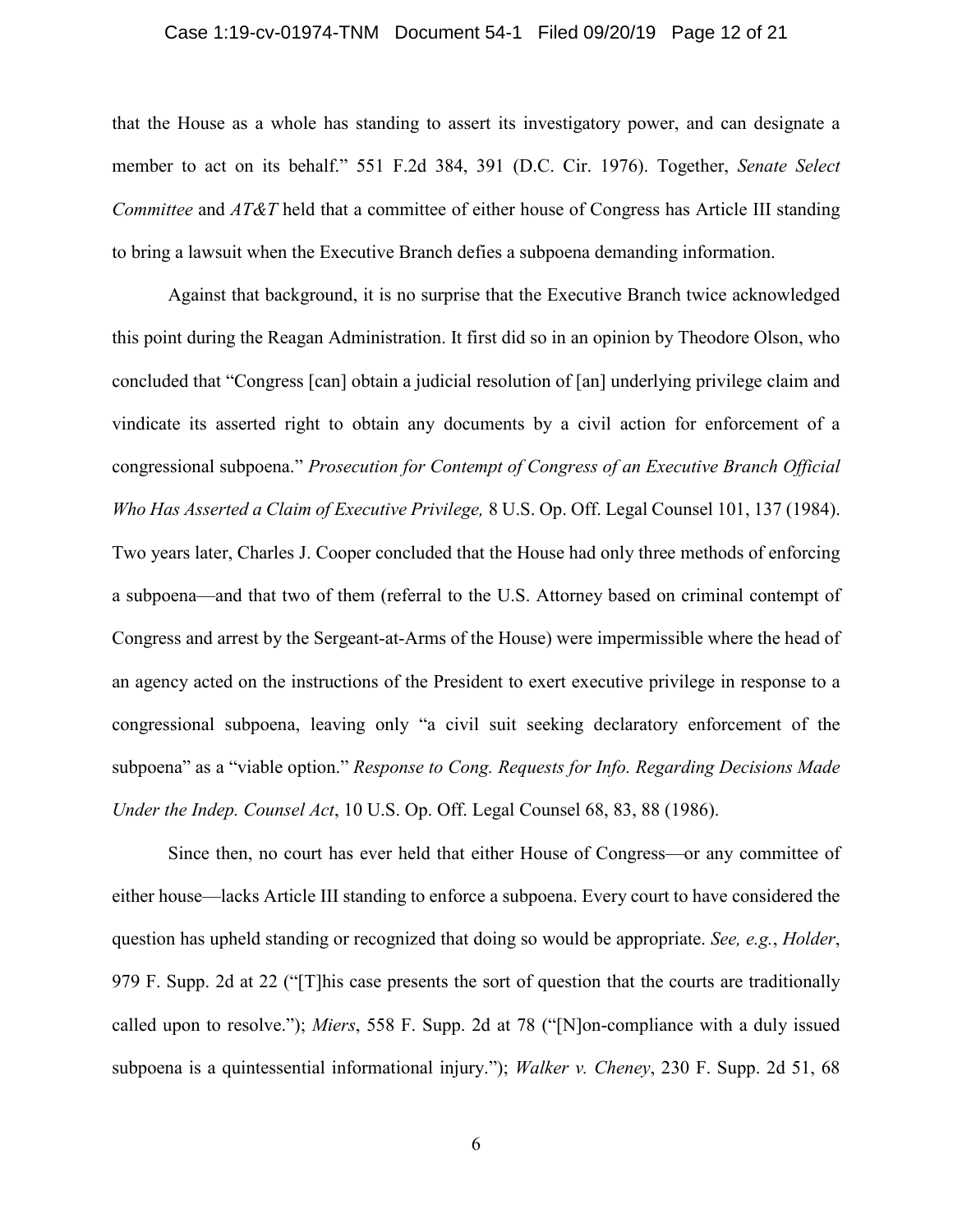#### Case 1:19-cv-01974-TNM Document 54-1 Filed 09/20/19 Page 13 of 21

(D.D.C. 2002) ("[T]here is some authority in this Circuit indicating that a House of Congress or a committee of Congress would have standing to sue to retrieve information to which it is entitled.") (citations omitted). As Judge Lamberth has explained, it is "well established that a legislative body suffers a redressable injury when that body cannot receive information necessary to carry out its constitutional responsibilities." *U.S. House of Representatives v. U.S. Dep't of Commerce*, 11 F. Supp. 2d 76, 85 (D.D.C. 1998). Of course, "[t]his right to receive information arises primarily in subpoena enforcement cases, where a house of Congress or a congressional committee seeks to compel information in aid of its legislative function"—and where courts have long held that committees have Article III standing. *See id.*[1](#page-12-0)

This survey of history and tradition confirms several key propositions: the House possesses a unilateral and far-reaching power of inquiry; the House may exercise that power through its committees; those committees may serve subpoenas on the Executive Branch and seek to enforce them in court; and those committees have Article III standing to do so on behalf of the House because the violation of a subpoena inflicts both "loss of information to which [they] are entitled" and an "institutional diminution of [the] subpoena power." *Miers*, 558 F. Supp. 2d at 71; *see also id.* (observing that this is "precisely the injury on which the standing of *any* governmental body rests when it seeks judicial enforcement of a subpoena it issued" (citation omitted)).

Notably, the House and its committees can assert cognizable institutional and informational injuries even where Congress has not passed a law that "specifically provides an unqualified right

<span id="page-12-0"></span><sup>&</sup>lt;u>1</u> <sup>1</sup>As Judge Bates has explained, *Raines v. Byrd*, 521 U.S. 811 (1997), did not change that rule or overrule *AT&T*. *See Miers*, 558 F. Supp. 2d at 71. Where a committee issues a subpoena and is then authorized by the House, it has Article III standing. *Cf. Virginia House of Delegates v. Bethune-Hill*, 139 S. Ct. 1945, 1953–54 (2019) (holding that a single house of a bicameral state legislature lacked standing to assert the interests of the full legislature in challenging a redistricting plan, but not questioning ability of a chamber to vindicate its independent powers and interests).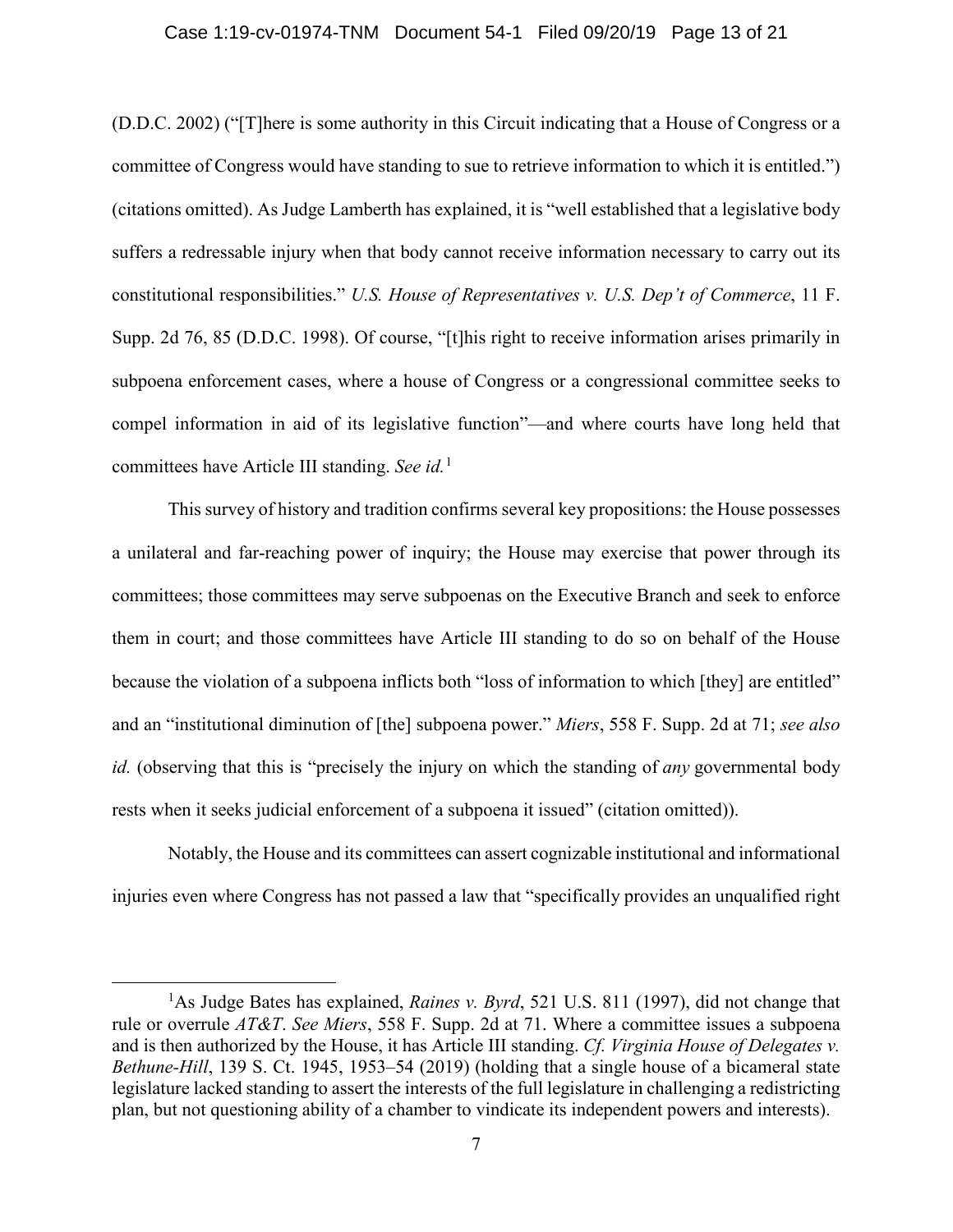#### Case 1:19-cv-01974-TNM Document 54-1 Filed 09/20/19 Page 14 of 21

to receive certain information." *Id.* at 77. But here, there *is* such a law. And that law is no exotic beast, but rather a century-old, well-established implementation of Congress's power of inquiry.

In fact, 26 U.S.C.  $\S 6103(f)(1)$  arose from yet another dispute in which Congress made clear its right to compel information from the Executive Branch. *See* George K. Yin, *Preventing Congressional Violations of Taxpayer Privacy*, 69 TAX LAWYER 103, 121 (2015). Following the scandal-plagued administration of President Harding—which featured Teapot Dome, among other controversies—Congress approved legislation granting its tax committees "the right to call on the Secretary of the Treasury" for tax return information, specifying that it "shall be [the Secretary's] duty to furnish[] any data of any character contained in or shown by the returns." Revenue Act of 1924, Pub. L. 68-176, § 257(a), 43 Stat. 253, 293. Representative John Nance Garner of Texas, the then-ranking member of the Ways and Means Committee, explained why this law was needed:

> Under the present law, if this House passed a resolution requesting the Secretary of the Treasury to send the returns of John N. Garner to Congress, he could not do it without violating the law. The law tells him that he cannot send it to the House of Representatives without the direction of the President of the United States. So the House of Representatives itself has not the power to get these returns. Now, *I think the House of Representatives ought to have the power to ask the Secretary of the Treasury for these returns and get them*.

65 CONG. REC. 2958 (emphasis added). Garner's separation of powers argument—namely, that the House should have direct access to tax returns without begging the President's permission carried the day and won passage of the bill. *See* Yin, *Taxpayer Privacy*, 69 TAX LAWYER at 121.

Following Watergate, Congress overhauled the tax code's confidentiality provisions. *See* Tax Reform Act of 1976, Pub. L. No. 94-455, 90 Stat. 1520. In so doing, it preserved the power of the House Ways and Means Committee to request "any return or return information specified in such request" from the IRS Commissioner, and mandated that the Commissioner "shall furnish" such information upon request. 26 U.S.C.  $\S$  6103(f)(1). For obvious reasons, Congress in 1976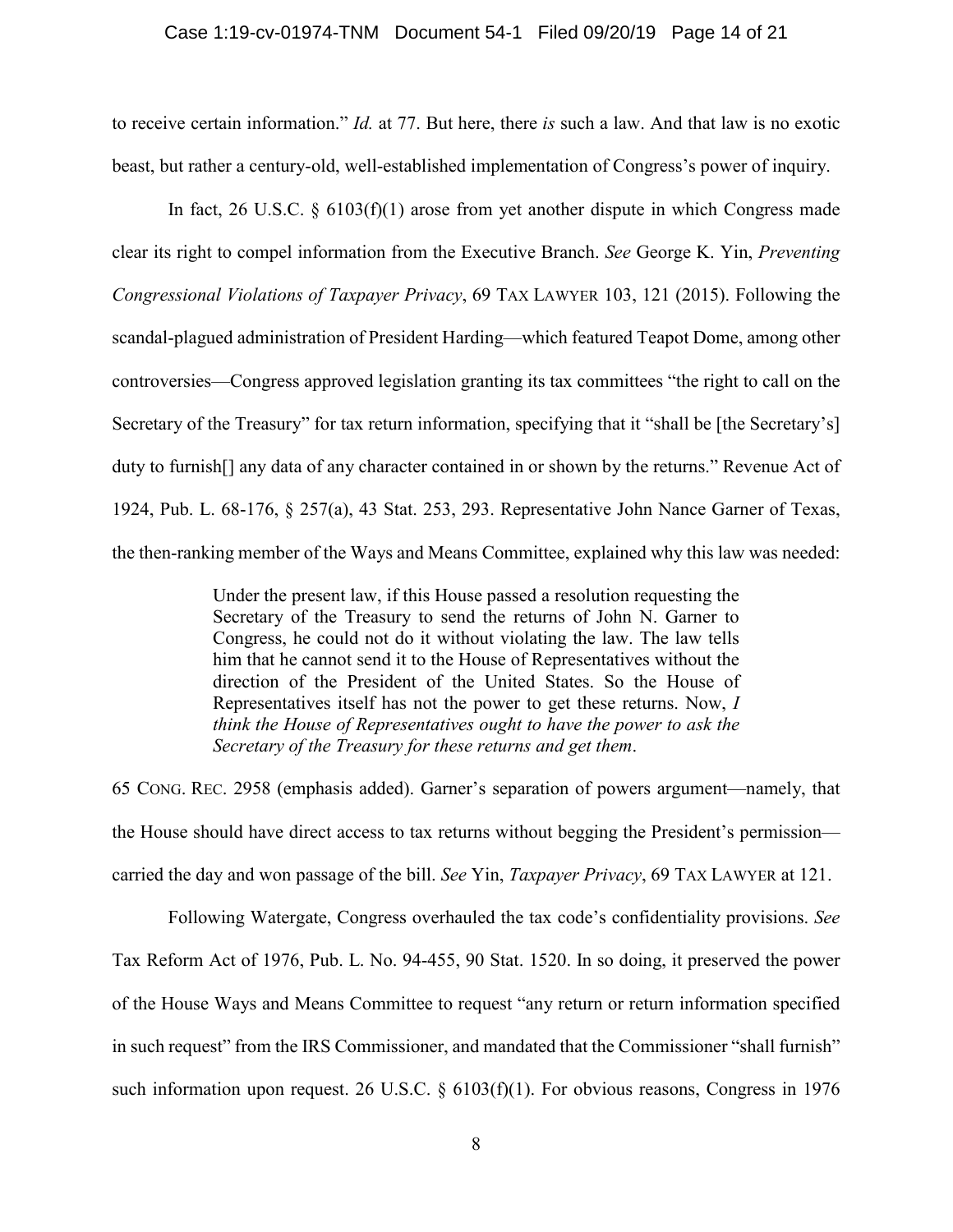#### Case 1:19-cv-01974-TNM Document 54-1 Filed 09/20/19 Page 15 of 21

was not inclined to blithely accept the President's say-so on access to information—and therefore took steps to retain and protect its own authority to access tax returns, should the need arise. That statute remains in place and vests the Committee with a clear right to the information sought here.

The Committee's Article III standing thus rests on mutually reinforcing pillars: a tradition of legislative oversight and a statutory entitlement to the information requested in its subpoena. In other words, the Committee's litigation prerogative is of the most quotidian Hohfeldian variety: An Act of Congress entitles the Ways and Means Committee to receive from a specific executive agency a specifically identified category of document immediately relevant to its legislative function and oversight powers. The Committee, acting for the House, is unquestionably permitted by Article III to seek a judicial order compelling compliance with its subpoena. The force of the Committee's two intertwined injuries—informational and institutional—makes this case easy.

#### <span id="page-14-0"></span>**II. The Committee Lacks Any Alternative Institutional Remedies for its Injury**

This is not a case where "the availability of institutional remedies . . . militates against finding that the House has standing." *Mnuchin*, 379 F. Supp. 3d at 19. As we anticipate the House will detail in its brief, the inter-branch accommodation process has reached an end. Impressively, the Executive Branch maintains a straight face while insisting otherwise. It does so even though the President has bluntly promised to "fight[] all of the subpoenas"—and has, in fact, raised an endless series of (largely meritless) arguments with the apparent purpose of prohibiting the House from obtaining testimony or documents for *any* of its ongoing investigations. *See, e.g.*, *Trump: 'We're fighting all of the subpoenas'*, WASH. POST (April 24, 2019). No rational observer of interbranch relations could possibly believe that this dispute might actually be resolved out of court.

Nor does "the House retain[] the institutional tools necessary to remedy any harm caused . . . by the Administration's actions." *Mnuchin*, 379 F. Supp. 3d at 20. The Committee needs specific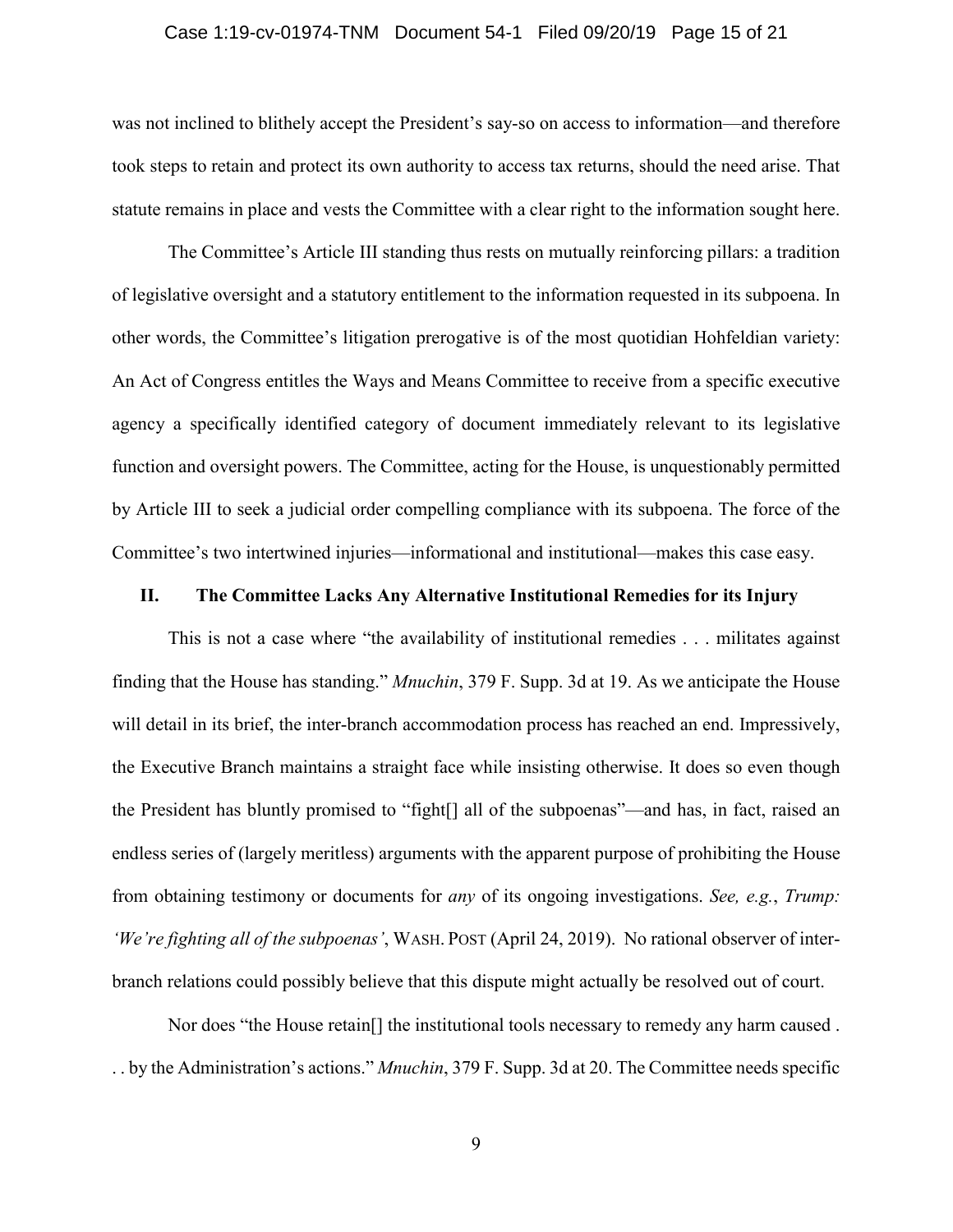#### Case 1:19-cv-01974-TNM Document 54-1 Filed 09/20/19 Page 16 of 21

information, in the near future, to wield its legislative and oversight powers. The Committee has exercised the most relevant power it possesses to obtain that information: its power of inquiry. In defying that subpoena, the Executive Branch inflicted distinct clear institutional injuries: denial of information essential to other legislative functions and diminution of the subpoena power itself. Even if the House could attempt to use other powers to pry loose the requested information, that would not redress one of the two injuries it has suffered—namely, diminution of the subpoena power. To require the House to rely on an alternative institutional tool is to break its chosen tool; the power of inquiry means little if the House and its committees cannot rely on compulsory process to obtain information, but must instead wield far clumsier tools as substitutes for subpoenas. Regardless, the Executive Branch does not explain how use of other powers held by the House and its committees—*e.g.*, oversight hearings—might lead to acquisition of the subpoenaed information. And given that there is already a valid Act of Congress squarely on point, it is hard to see what other legislative powers, even those subject to bicameralism and presentment, would remedy the informational injury by causing swift production of the subpoenaed materials.

The presumption that the House should attempt institutional remedies before going to court is not a requirement that the House fruitlessly jam round pegs into square holes. If the Executive Branch were right about alternative remedies here, it is difficult to see how either house of Congress or any committee could *ever* have standing in a subpoena enforcement action (and it is impossible to see how any of this Court's prior precedents in this field could survive). But of course, that is the whole point: to break the subpoena power by making the Executive Branch the sole judge of whether to comply with investigations into its own misconduct. This is not the law.

Finally, the Executive Branch contends that the full House of Representatives should be required to vote to specifically authorize this lawsuit before the Committee can assert standing.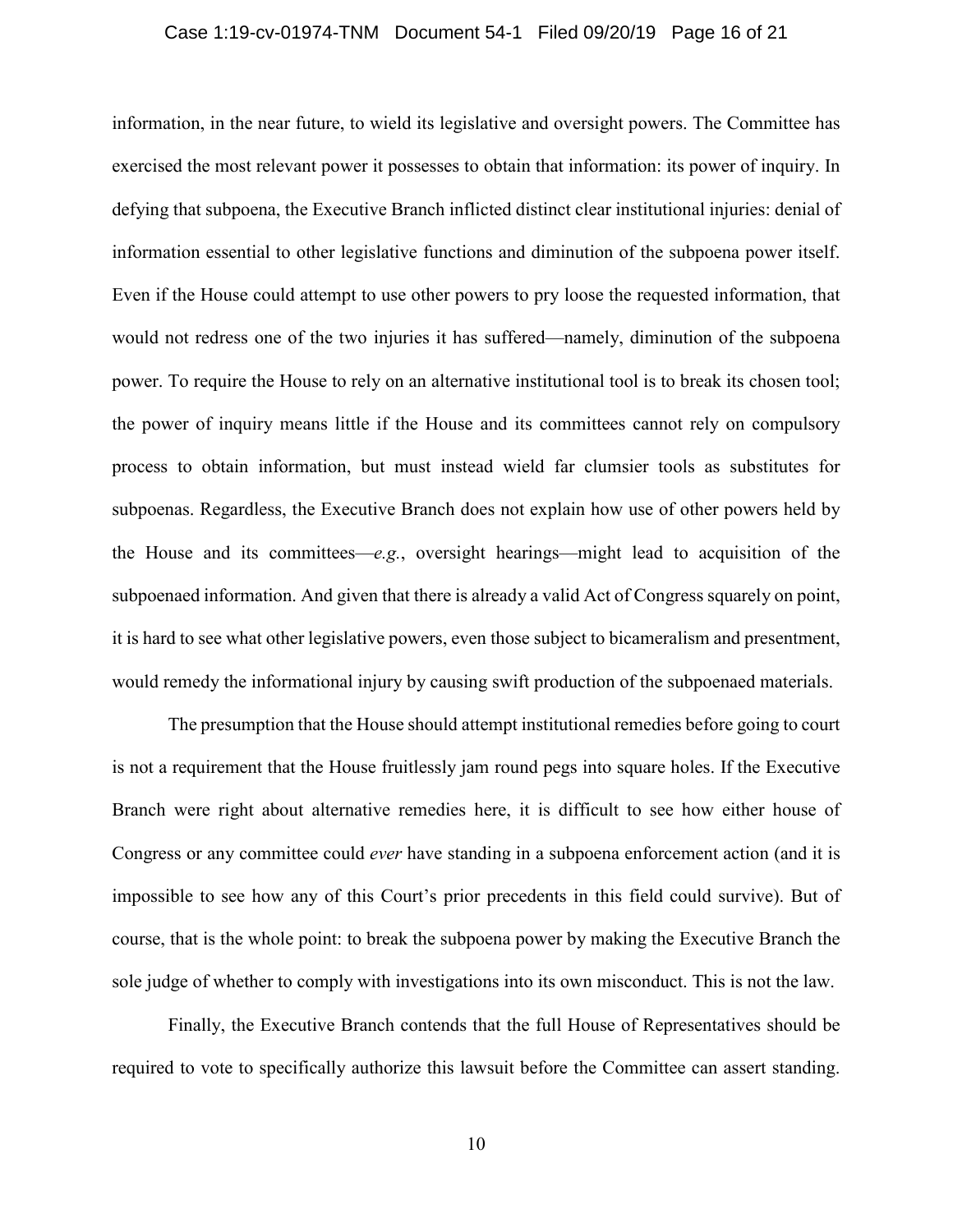#### Case 1:19-cv-01974-TNM Document 54-1 Filed 09/20/19 Page 17 of 21

The Executive Branch cites no case imposing such a categorical, formalistic requirement. Nor does it concede that it would honor the subpoena if backed by a floor vote in the House.

The Executive Branch's argument is mistaken. As to the question of Article III standing, the fact that the House chooses to act through its committees does not erase the institutional injury to the House as a whole. Nor is it proper for the Judiciary to second guess the procedures adopted by the House to authorize House action. The House is textually entrusted with control over its internal rules and procedures. *See* U.S. CONST. art. I, § 5; *cf. Nixon v. United States*, 506 U.S. 224, 238 (1993). Here, the House has decided to organize itself into standing committees and to vest certain committees with its subpoena power. The House has also decided—in a rule approved by the full House—that instead of holding a vote on every lawsuit, it will use the Bipartisan Legal Advisory Group (BLAG) to authorize suits on its own behalf. *See* House Rule II.8(b) ("[T]he [BLAG] speaks for, and articulates the institutional position of, the House in all litigation matters."). More recently, the full House has approved a resolution affirming that "the chair of each standing and permanent select committee, when authorized by the Bipartisan Legal Advisory Group, retains the ability to initiate or intervene in any judicial proceeding . . . [to enforce] any subpoena duly issued by that committee." H. Res. 430, 116th Cong. (2019). BLAG authorized this lawsuit. That is the end of the inquiry. *See AT&T*, 551 F.2d at 391 (holding the House can "designate a member to act on its behalf"). But even if it is not, and even if the Court deems it proper to fish for further indications in the legislative record or in public statements that the Committee is adhering to the will of the House, there is no credible suggestion that BLAG or the Committee has engaged in any chicanery. Every available indication is to the contrary.

In that sense, this case is almost the mirror image of *I.N.S. v. Chadha*: while the Court there disallowed a unicameral veto because it violated "explicit Constitutional standards," 462 U.S. 919,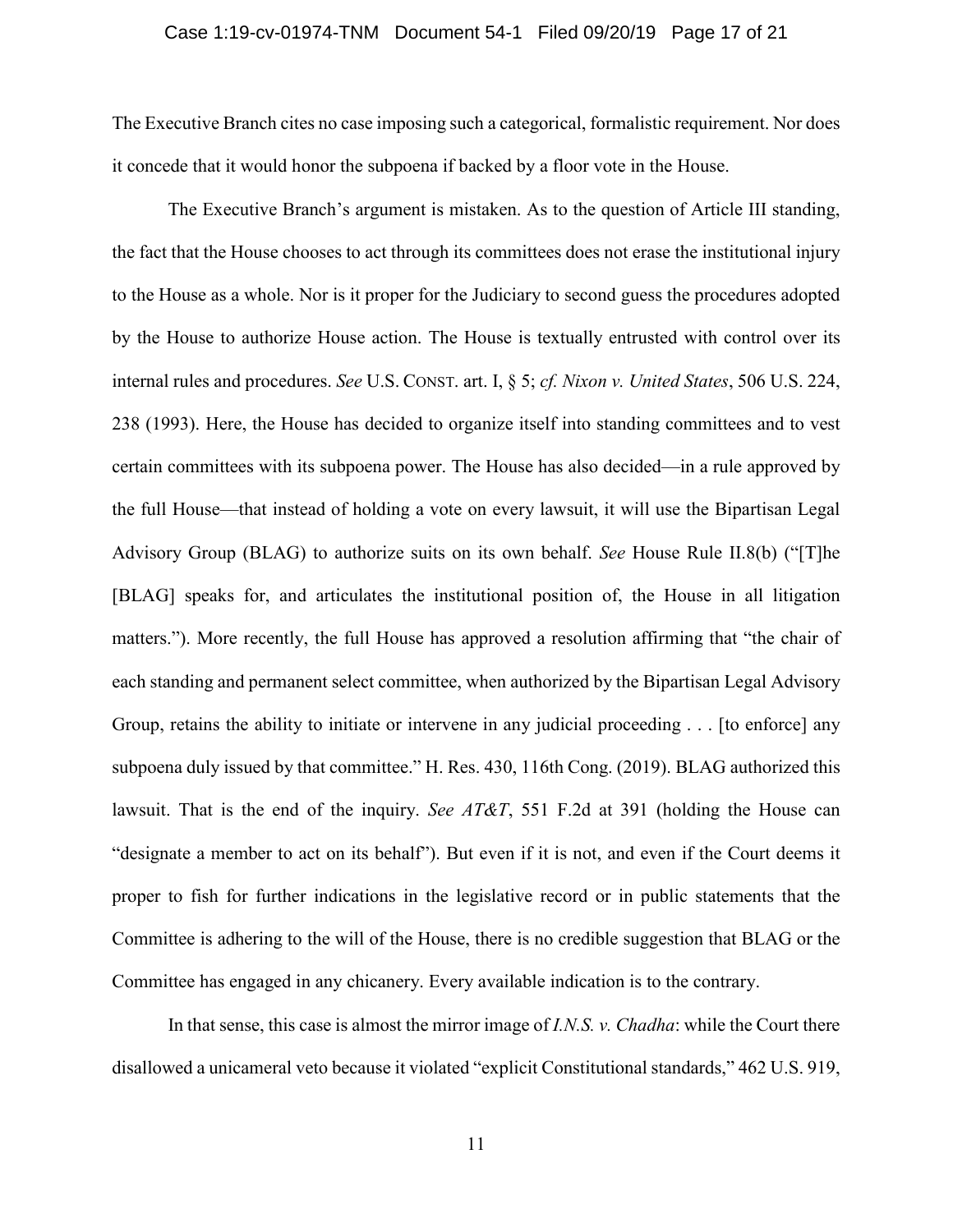959 (1983), here the Constitution *protects* the House's right to "determine the Rules of its Proceedings," U.S. CONST. art. I, § 5. Because it has decided upon rules that allow the Committee to file a subpoena and sue, and that allow BLAG to authorize suit, no further action is required.

#### <span id="page-17-0"></span>**III. Separation of Powers Concerns Support the Committee's Standing**

The Executive Branch asks this Court to refuse to enforce a subpoena, and to further hold that the House lacks standing to even *ask* the Court to enforce it. The Executive Branch insists that this would preserve judicial neutrality. Not so. Where a branch of government holds a power requiring enforcement, enforcement affirms judicial neutrality; negation rejects it.

The request here at issue hardly probes unexplored frontiers of the judicial power. As Judge Bates has noted, enforcing a valid subpoena is a "routine and quintessential judicial task." *Miers*, 558 F. Supp. 2d at 71. It occurs all the time in many areas of law, including in high-stakes cases touching the separation of powers. *See id.* The Executive Branch offers no credible basis for distinguishing the Committee's lawsuit. Nor could it. A subpoena is a subpoena. Where one has been validly issued, the Judiciary's role in our separation of powers is to enforce it. A desire to avoid inter-branch conflict is no excuse for abdication. As every first-year law student learns, it is the "province and duty" of the Court "to say what the law is." *Marbury v. Madison*, 5 U.S. (1 Cranch) 137, 177 (1803). Accordingly, "[o]ur system of government 'requires that federal courts on occasion interpret the Constitution in a manner at variance with the construction given the document by another branch.'" *United States v. Nixon*, 418 U.S. 683, 704 (1974) (citation omitted).

Here, the construction given by the Executive Branch is radical and genuinely alarming. It essentially maintains that nobody can *ever* compel any Executive Branch officer to comply with a congressional subpoena (other than by politely asking a different Executive Branch officer—the local United States Attorney—to file charges for contempt). Put differently, the Executive Branch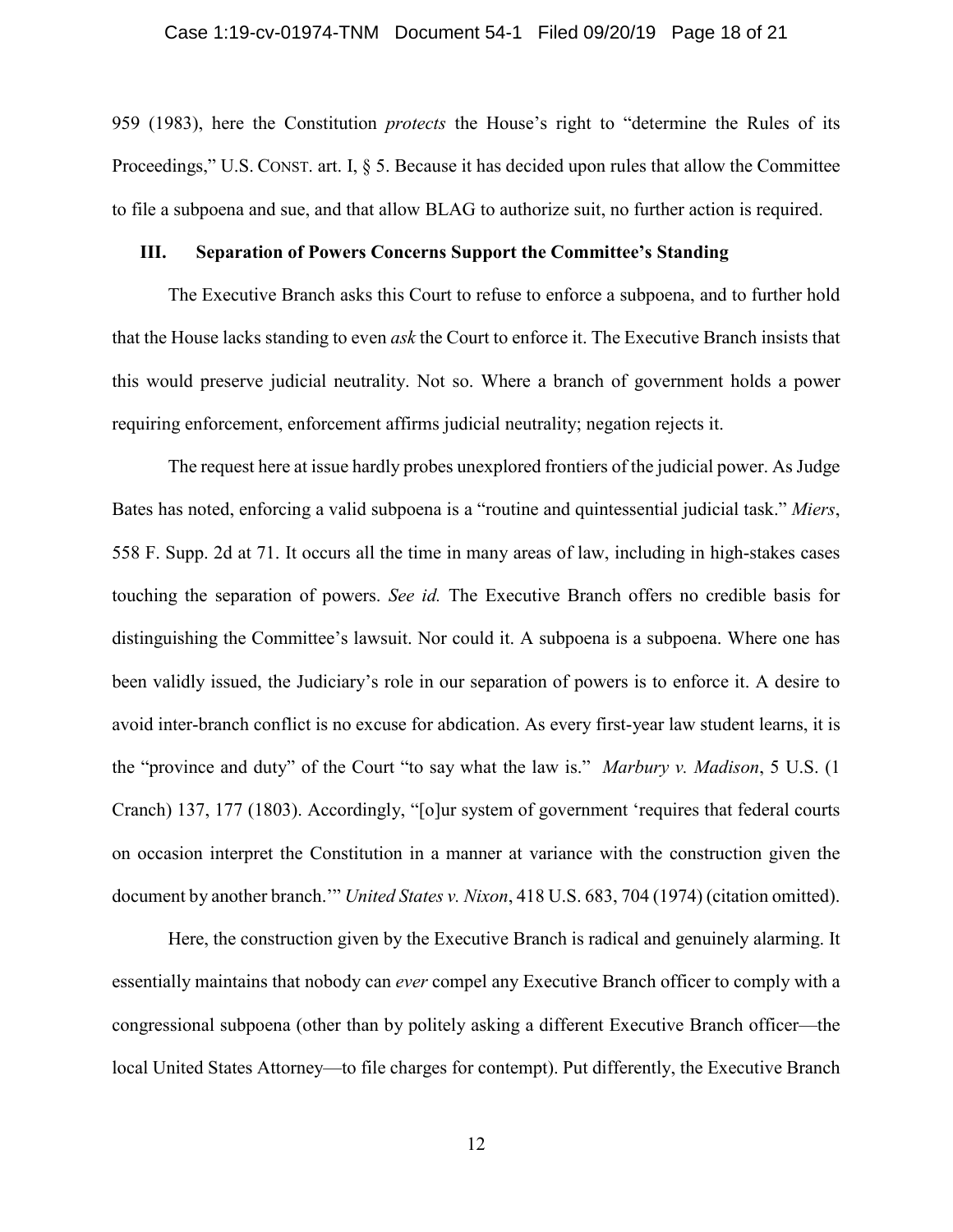#### Case 1:19-cv-01974-TNM Document 54-1 Filed 09/20/19 Page 19 of 21

claims for itself a sweeping, unchecked power to have the final say on the legitimacy of its own refusal to comply with congressional legal process, made in express pursuit of a plain statutory entitlement to specified information. To acquiesce in that unbounded vision "would elevate and fortify the executive branch at the expense of the other institutions that are supposed to be its equal, and do more damage to the balance envisioned by the Framers than a judicial ruling on the narrow . . . question posed by the complaint." *Holder*, 979 F. Supp. 2d at 12.

It would be especially imprudent for this Court to abandon the field where the Executive Branch asserts authority to defy congressional subpoenas based solely on a unilateral judgment that they arise from improper motives. It is well understood that the Judiciary itself cannot secondguess Congress's motives in deciding whether legislatures have standing. *See, e.g.*, *Citizens for Responsibility & Ethics in Washington v. Trump*, No. 18-474, 2019 WL 4383205, at \*9 (2d Cir. Sept. 13, 2019) ("[W]hile the existence of a political motivation for a lawsuit does not supply standing, nor does it defeat standing."). But the Executive Branch claims that it is free to reach its own judgments on such matters and to rely on those judgments in answering the more fundamental question whether Congress is entitled to exercise its power of inquiry. The Executive Branch takes this position even though it elsewhere has advocated legal positions premised on doubt about the coherence or rationality of efforts to discern legislative motive. Apparently, in the view of certain officials, legislative intent is unknowable except when Congress seeks to investigate the Executive Branch, at which point it becomes crystal clear and can justify a self-serving refusal to provide evidence sought pursuant to a subpoena. Whatever the Court makes of that position on the merits, allowing the Executive Branch to claim for itself the final say on all subpoenas is especially disruptive to the separation of powers when the Executive Branch simultaneously claims for itself the ability to ignore subpoenas whenever it doubts the unblemished purity of congressional intent.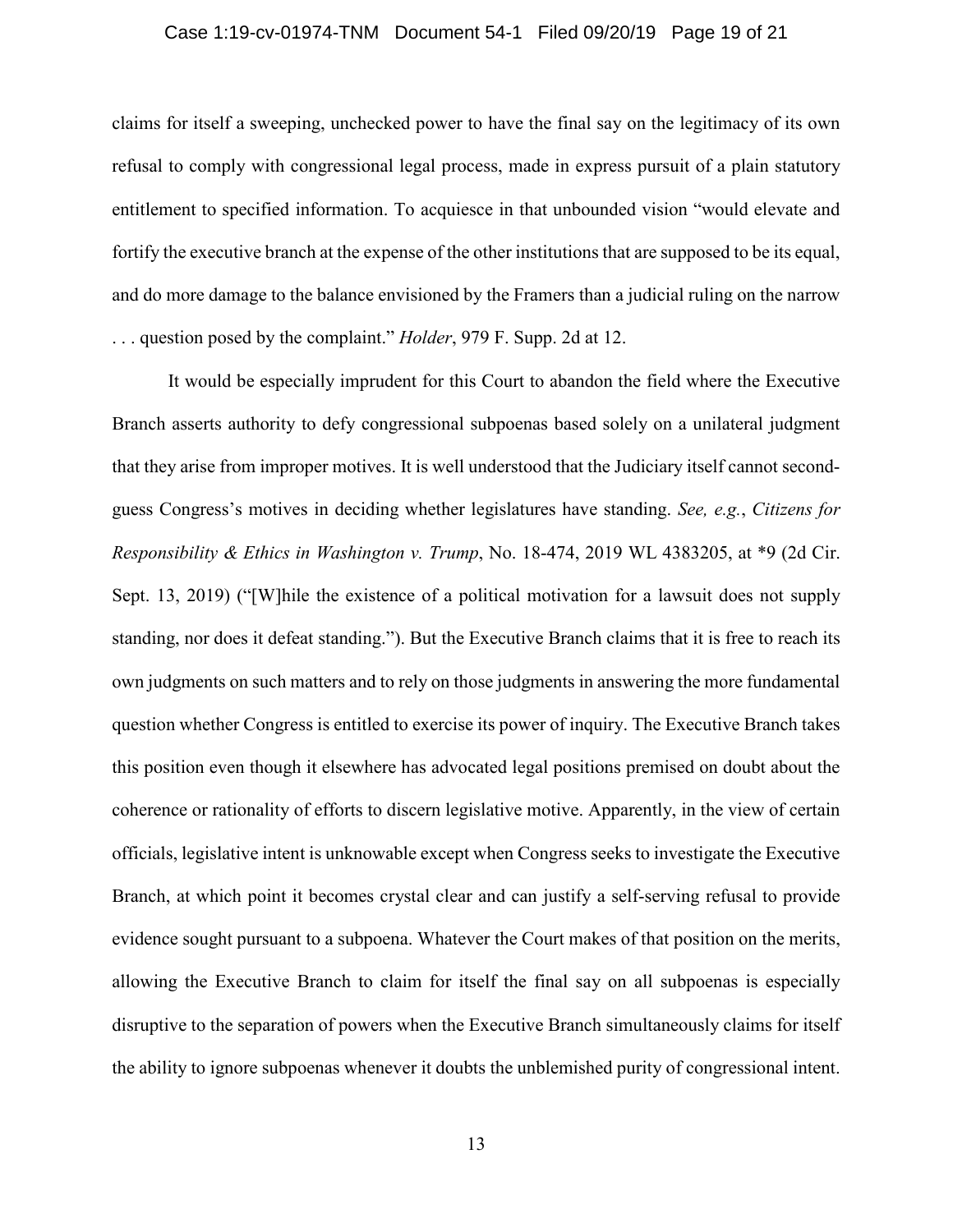#### Case 1:19-cv-01974-TNM Document 54-1 Filed 09/20/19 Page 20 of 21

A holding to that effect would not only vary from decades of precedent but would also allow the Executive Branch to judge its own case, each and every time, in a system designed to create and balance inter-branch conflict. That is not a version of the separation of powers worthy of the name.

As James Madison famously warned, the consolidation of legislative and executive power in a single entity is "the very definition of tyranny." FEDERALIST NO. 47. Such consolidation is precisely what the Executive Branch seeks here: the unassailable, unaccountable power to decide when Congress may exercise its own power of inquiry. As constitutional law scholars, we have profound respect for the complexities of inter-branch relations. Separation of powers cases can raise hard questions. We have spent our careers studying them. But this is not one. The Committee has suffered injury-in-fact and should be held to possess Article III standing.

#### **CONCLUSION**

<span id="page-19-0"></span>For the reasons given above, amici respectfully urge this Court to deny the Executive Branch's motion to dismiss for lack of Article III standing.

Dated: September 20, 2019 Respectfully submitted,

By: /s/ *Joshua Matz*

JOSHUA MATZ Kaplan Hecker & Fink LLP 350 Fifth Avenue | Suite 7110 New York, NY 10118 212.763.0883 jmatz@kaplanhecker.com

LAURENCE H. TRIBE (*pro hac vice* pending) Hauser Hall 420 1575 Massachusetts Avenue Cambridge, MA 02138 617 495 1767 tribe@law.harvard.edu

*Counsel for Amici Curiae*